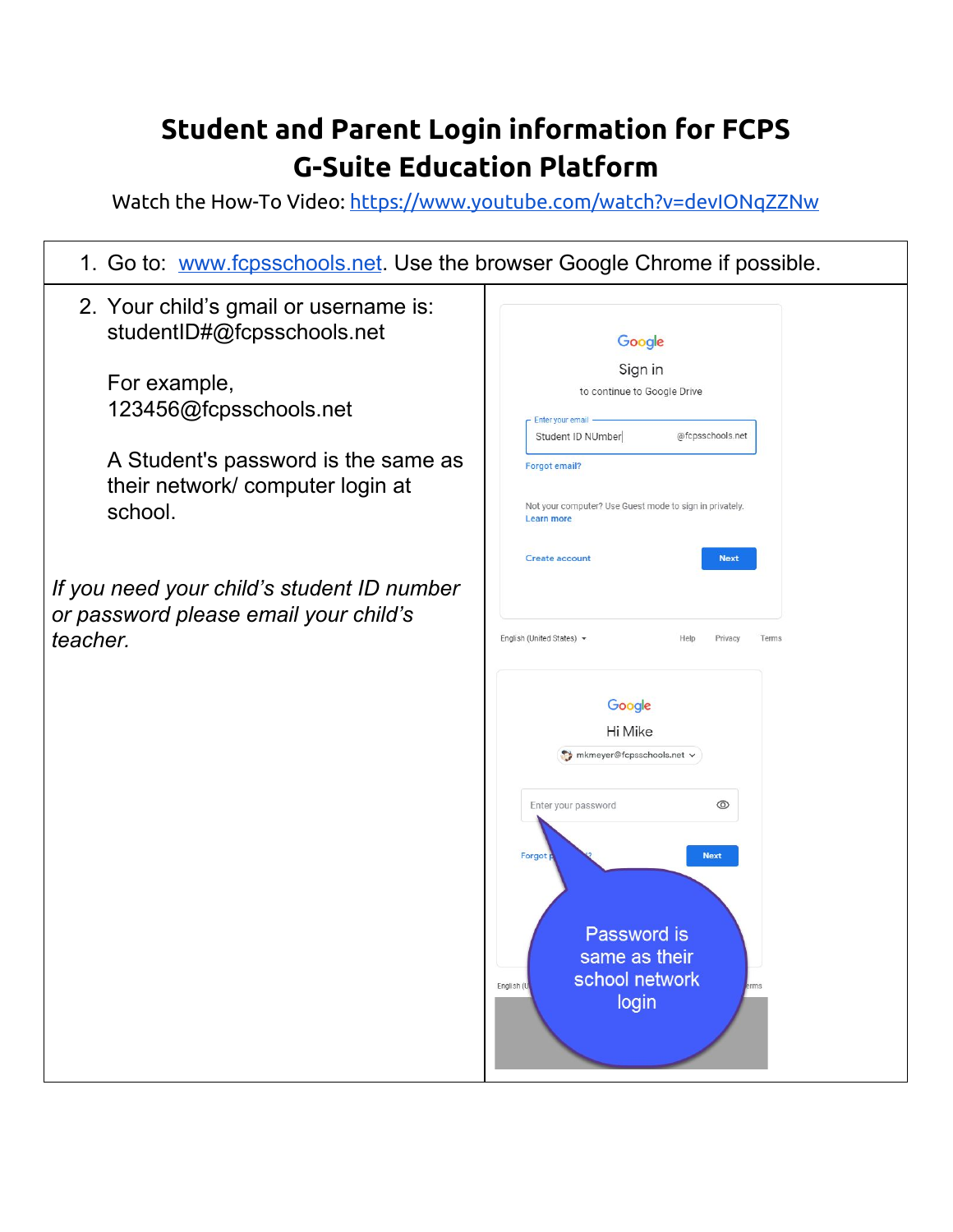| 3. You will be taken to your child's<br>Google Drive. This is a storage<br>space for your child while they attend<br>FCPS schools.<br>By clicking on the waffle icon in the upper<br>right you can access the apps available<br>through G Suite ecosystem. Click HERE<br>for more information about each.<br>One of the most used is <b>Google</b><br><b>Classroom.</b> Click on the icon for<br>Classroom, or type in the URL:<br>classroom.google.com. | 冊<br>Mail<br>My Account<br>Mail<br>Drive<br>田<br>Docs<br><b>Sheets</b><br>Classroom<br>3 <sup>1</sup><br>Calendar<br>Slides<br>Meet<br>Contacts<br><b>Sites</b><br>Groups<br>Search<br>Add a shortcut<br>More |
|----------------------------------------------------------------------------------------------------------------------------------------------------------------------------------------------------------------------------------------------------------------------------------------------------------------------------------------------------------------------------------------------------------------------------------------------------------|---------------------------------------------------------------------------------------------------------------------------------------------------------------------------------------------------------------|
| Two of the most used google applications<br>are Classroom and Drive. For access to<br>Distance Learning Face to Face virtual<br>classrooms a link will be sent to the<br>students gmail which you can access here<br>also.                                                                                                                                                                                                                               | Account<br>Gmail<br>Drive<br>Sheets<br>Docs<br>Classroom<br>31<br>Slides<br>Calendar<br>Sites                                                                                                                 |